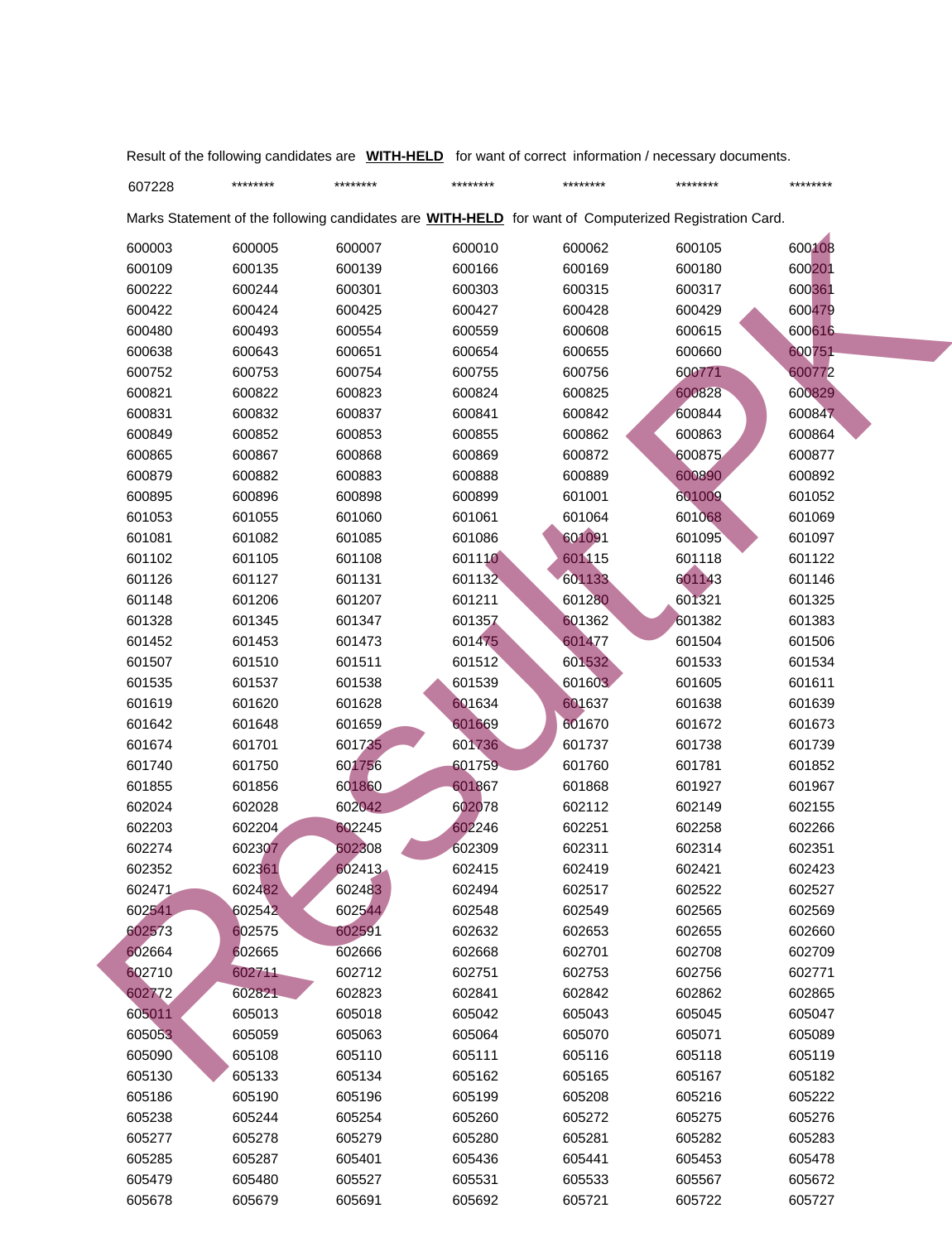| 605730 | 605733 | 605752 | 605779 | 605803 | 605809 | 605923 |
|--------|--------|--------|--------|--------|--------|--------|
| 605927 | 605932 | 605933 | 605964 | 605975 | 605976 | 606024 |
| 606028 | 606030 | 606031 | 606032 | 606106 | 606111 | 606116 |
| 606117 | 606118 | 606119 | 606121 | 606123 | 606125 | 606126 |
| 606153 | 606154 | 606156 | 606157 | 606214 | 606238 | 606274 |
| 606295 | 606296 | 606301 | 606307 | 606367 | 606368 | 606369 |
| 606370 | 606452 | 606513 | 606515 | 606526 | 606527 | 606550 |
| 606551 | 606559 | 606560 | 606568 | 606569 | 606585 | 606687 |
| 606756 | 606768 | 606769 | 606807 | 606827 | 606843 | 606844 |
| 606847 | 606882 | 606885 | 606889 | 606904 | 606909 | 606917 |
| 606921 | 606945 | 606955 | 606962 | 606969 | 606970 | 606973 |
| 606981 | 606982 | 606985 | 606986 | 607057 | 607060 | 607061 |
| 607069 | 607074 | 607117 | 607123 | 607126 | 607128 | 607129 |
| 607135 | 607139 | 607145 | 607169 | 607171 | 607201 | 607203 |
| 607224 | 607227 | 607229 | 607230 | 607243 | 607261 | 607263 |
| 607298 | 607307 | 607335 | 607354 | 607362 | 607440 | 607442 |
| 607449 | 607465 | 607475 | 607503 | 607536 | 607552 | 607631 |
| 607641 | 607646 | 607693 | 607714 | 607716 | 607724 | 607730 |
| 607732 | 607737 | 607784 | 607790 | 607817 | 607824 | 607832 |
| 607838 | 607859 | 607860 | 607861 | 607862 | 607866 | 607867 |
| 607869 | 608034 | 608042 | 608132 | 608143 | 608154 | 608165 |
| 608176 | 608183 | 608192 | 608207 | 608212 | 608221 | 608237 |
| 608249 | 608254 | 608255 | 608256 | 608416 | 608427 | 608443 |
| 608451 | 608504 | 608513 | 608514 | 608606 | 608701 | 608794 |
| 608831 | 608841 | 608849 | 608878 | 608885 | 608889 | 608895 |
| 608914 | 608917 | 608927 | 608931 | 609002 | 609005 | 609009 |
| 609042 | 609044 | 609048 | 609062 | 609063 | 609069 | 609071 |
| 609125 | 609129 | 609144 | 609172 | 609181 | 609182 | 609188 |
| 609198 | 609210 | 609217 | 609224 | 609229 | 609236 | 609238 |
| 609239 | 609240 | 609245 | 609272 | 609275 | 609279 | 609282 |
| 609283 | 609287 | 609295 | 609296 | 609300 | 609304 | 609307 |
| 609319 | 609321 | 609322 | 609323 | 609325 | 609331 | 609464 |
| 609505 | 609516 | 609521 | 609535 | 609537 | 609562 | 609605 |
| 609607 | 609653 | 609688 | 609737 | 609865 | 609890 | 609901 |
| 609911 | 609914 | 609930 | 609936 | 609975 | 610147 | 610148 |
| 610182 | 610185 | 610240 | 610247 | 610302 | 610351 | 610555 |
| 610559 | 610561 | 610570 | 610573 | 610581 | 610582 | 610590 |
| 610591 | 610611 | 610628 | 610652 | 610710 | 610777 | 610802 |
| 610810 | 610833 | 610868 | 610888 | 610926 | 610984 | 611029 |
| 611201 | 611270 | 611271 | 611354 | 611361 | 611387 | 611451 |
| 611452 | 611464 | 611469 | 611476 | 611479 | 611493 | 611507 |
| 611510 | 611534 | 611548 | 611558 | 611560 | 611563 | 611568 |
| 611589 | 611592 | 611593 | 611602 | 611616 | 611626 | 611627 |
| 611647 | 611678 | 611680 | 611681 | 611687 | 611690 | 611707 |
| 611709 | 611712 | 611722 | 611744 | 611749 | 611761 | 611821 |
| 611841 | 611868 | 611874 | 611896 | 611938 | 611969 | 611983 |
| 611984 | 611993 | 612014 | 612015 | 612041 | 612042 | 612044 |
| 612052 | 612057 | 612080 | 612121 | 612129 | 612133 | 612134 |
| 612136 | 612138 | 612140 | 612141 | 612143 | 612144 | 612146 |
| 612147 | 612149 | 612313 | 612321 | 612329 | 612335 | 612338 |
| 612339 | 612342 | 612346 | 612352 | 612353 | 612354 | 612362 |
| 612363 | 612366 | 612367 | 612477 | 612512 | 612541 | 612602 |
| 612628 | 612649 | 612663 | 612692 | 612760 | 612773 | 612835 |
| 613070 | 613090 | 613091 | 613127 | 613181 | 613264 | 613266 |
| 613267 | 613276 | 613283 | 613287 | 613292 | 613294 | 613302 |